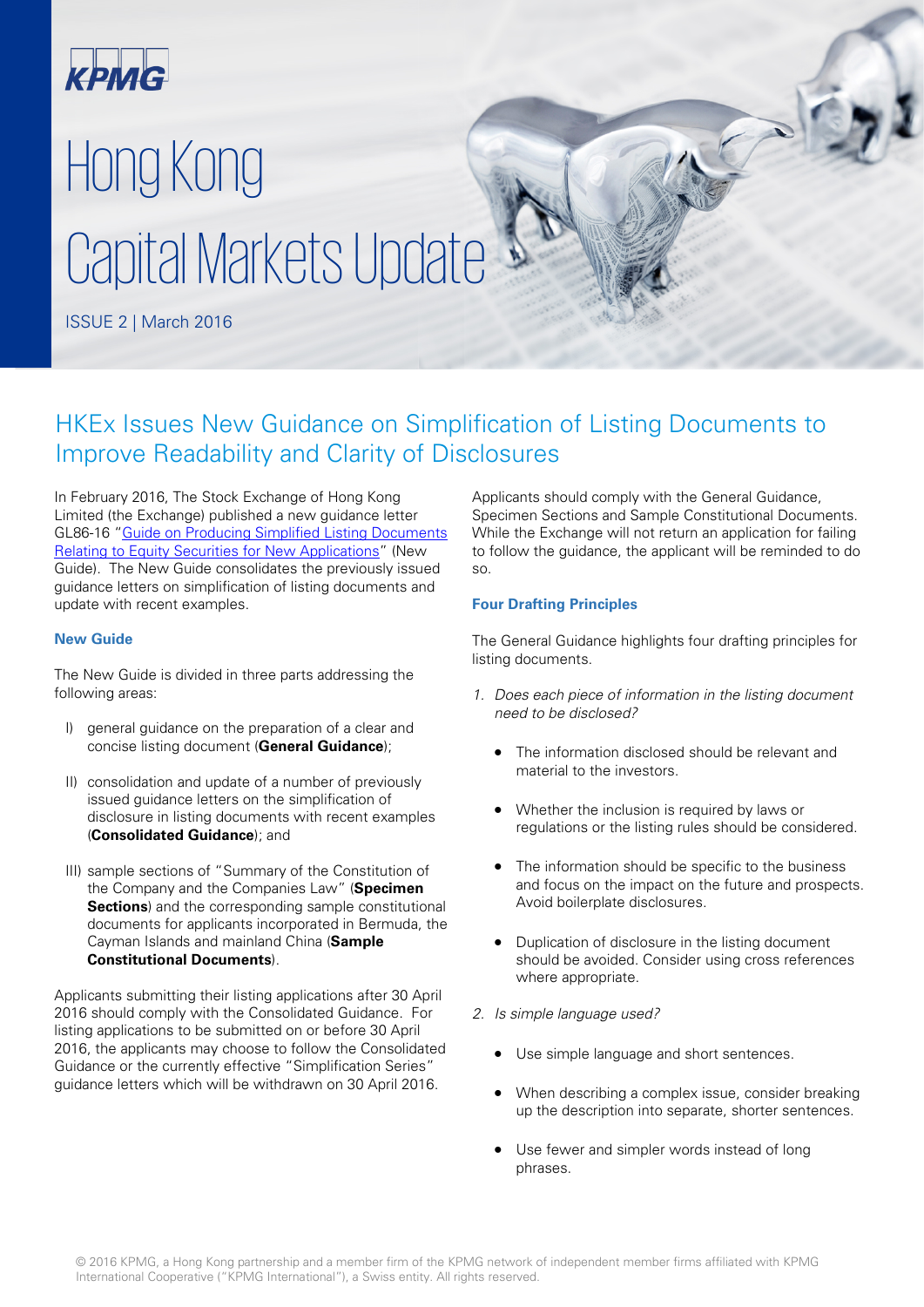- 3. Are defined terms or technical jargon avoided where possible?
	- Use plain language instead of defined terms or technical jargon (legal, financial or others) unless they improve the readability of the disclosure.
	- Avoid creating newly defined terms that are unique to the listing document.
	- Ensure the defined term is used consistently throughout the listing document.
	- Include all defined terms in the "Definitions" or "Glossary" sections for easy reference.
- 4. Is the layout simplified?
	- Simplify the design and layout.
	- Describe the big picture before giving details about the business.
	- Emphasise matters that are of most interest to the investors.
	- Use headings and sub-headings to break up information. Tabulate information and use bullets for easy presentation.

## **Sample Constitutional Documents**

Consistent with the simplification of disclosures in various sections of the listing document, the Exchange has included in the New Guide sample section of the "Summary of the Constitution and Laws of Place of Incorporation" and the corresponding example standard articles of association or by-laws for the recognised jurisdictions of Bermuda, the Cayman Islands and the mainland China.

The sample sections are provided as examples only and accurate as at the date of issue. The Exchange will only update them when notified of changes. Listing applicants should seek legal advice before using the examples.

The electronic versions of the Sample Constitutional Documents are available on this hyperlink [\(http://www.hkex.com.hk/eng/rulesreg/listrules/listsptop/gui](http://www.hkex.com.hk/eng/rulesreg/listrules/listsptop/guidepsld/psld_index.htm) [depsld/psld\\_index.htm\)](http://www.hkex.com.hk/eng/rulesreg/listrules/listsptop/guidepsld/psld_index.htm).

# **Why is the New Guide on Simplification Relevant?**

The Exchange noted that the Hong Kong listing documents are lengthy and complex. Many of them may not be easy for potential investors to identify information about the applicant that is important, relevant and sufficient to enable them to make a properly informed assessment of an applicant. The overly complex disclosure loaded with legalistic and technical jargons makes it hard to find the information that are buried inside the listing document.

The disclosures in the listing document should be specific to the applicant's business and explains the management's view of the implications on the future and prospects and the significance of the information. For example, discussions on general economic conditions and outlook in all of the countries that the applicant has transactions with may be overly exhaustive if the applicant principally operates in one country.

Similarly, listing documents often includes marketing statements that may give a misleading impression of the applicant. Applicant should therefore disclose information that are factually supported.

The consolidation of the guidance letters on simplification of disclosures in a listing document in the New Guide provides a useful source on the Exchange's expectation on disclosures in various sections of the listing document. Following the New Guide will help listing applicants to comply with the general principles of the listing rules in producing a listing document that is concise, clear and in plain language so that potential investors have sufficient information to enable them to make an informed assessment of the applicant.

#### **Guidance on specific sections in the listing document**

The New Guide includes two appendices. Appendix 1 is the Consolidated Guidance and Appendix 2 is a list of other guidance letters on disclosures in listing documents.

#### **[kpmg.com/cn](www.kpmg.com/cn)**

The information contained herein is of a general nature and is not intended to address the circumstances of any particular individual or entity. Although we endeavour to provide accurate and timely information, there can be no guarantee that such information is accurate as of the date it is received or that it will continue to be accurate in the future. No one should act on such information without appropriate professional advice after a thorough examination of the particular situation.

© 2016 KPMG, a Hong Kong partnership and a member firm of the KPMG network of independent member firms affiliated with KPMG International Cooperative ("KPMG International"), a Swiss entity. All rights reserved.